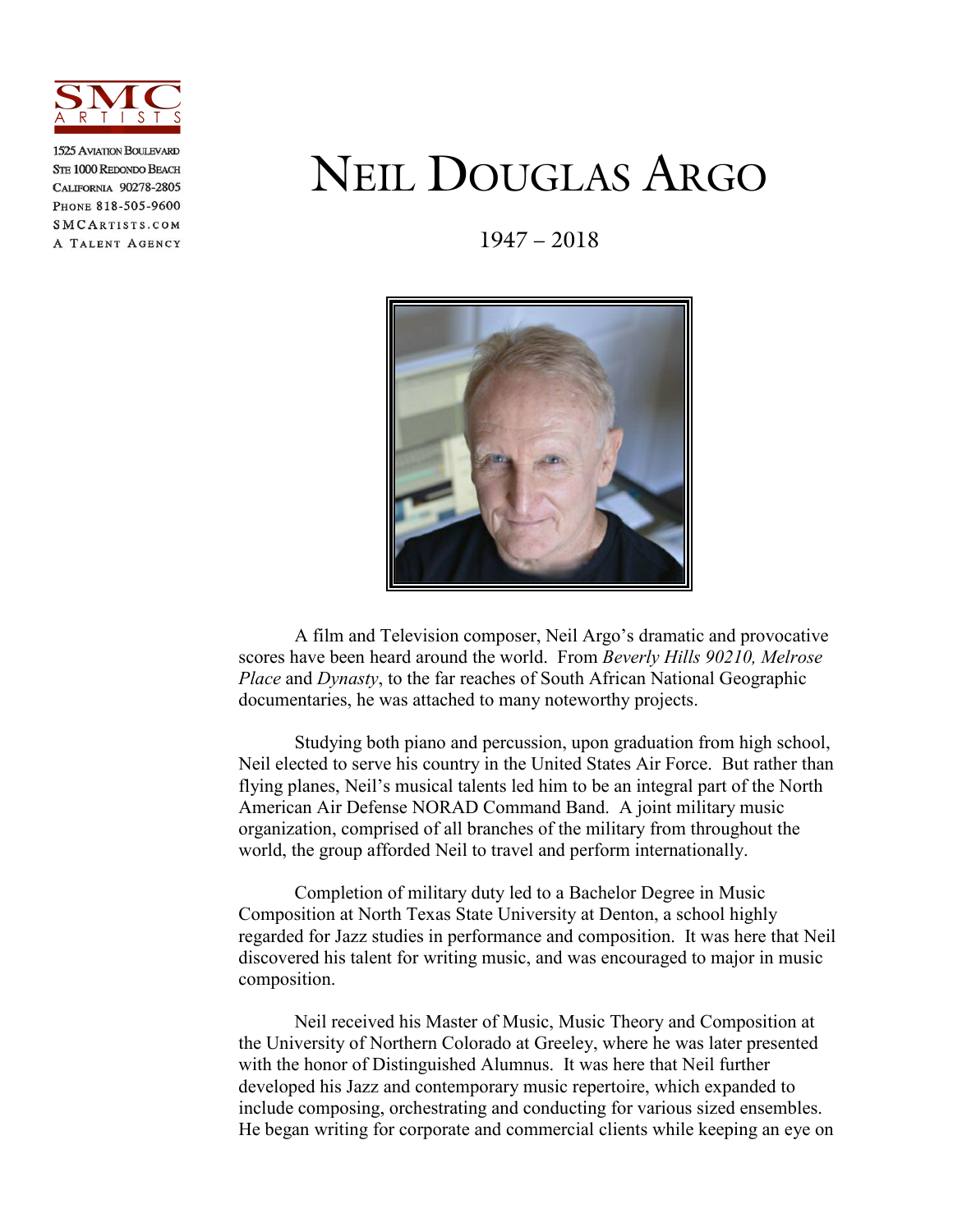

the long-term goal of writing for film and Television. Over his career, Neil was the recipient of 15 Telly Awards for his work in advertising.

 During this period, Neil was a recipient of a National Endowment for the Arts Award, and became the first Composer-in-Residence for the State of Colorado. This led to his scoring of *Zebulon Pike and The Blue Mountain*, a highly acclaimed, feature length docudrama.

 As Neil's music and reputation continued to expand, he was introduced to a former co-producer of the John Denver Specials for ABC, residing in Aspen—Marty Stouffer. Neil was asked to write the main theme for a new Television series to be called *Wild America*, which would subsequently become a major international series, and was developed into a motion picture. In addition to the theme, Neil scored over 100 of the episodes. The "Born to Run" episode of *Wild America,* won the Gold Award at the 27th Annual International Film and Television Festival of New York. After 12 seasons on PBS, the series was selected for syndication through Paramount Television, appearing on ABC and CBS.

 The success of *Wild America* became the catalyst for Neil to move to Los Angeles and continue his pursuit of writing for film and Television. Upon arriving, Neil was introduced to Rocky Moriana, then Vice President of Music for Aaron Spelling's Spelling Entertainment. He was invited to attend scoring sessions for many of Spelling's popular Television productions, and was invited to write for several of the shows, including *The Colbys* and *Hotel*. Moving further into the scoring arena, Neil scored for Paramount Television's *MacGyver*.

After three years of orchestrating for other composers, composer John Davis, asked Neil if he would like to be a co-composer on the return of a classic series, *(The New) Mission: Impossible* for Paramount. The series aired on ABC from 1988 thru1990. It was with this friendship that the two composers went on to collaborate on the very successful *Beverly Hills 90210*, *Hearts Are Wild*, *Melrose Place* and *Burke's Law*.

 While writing for Television, Neil continued to pursue film scoring, which led to his composing the score for *The Cat Story*, produced by Film Buff Productions/MGM-UA Filmland, and directed by the noted Andy Tennant. He then went on to *The Laureate* (Robert Jacobson, dir.), winner of the Golden Eagle Award at the Houston International Film and Video Festival. The following year, Neil scored *Pictures from the Floating World*, a UCLA film project. Later, Palatine Cinema signed Neil to score *Un Incontro / An Encounter* (Silvanus Slaughter, dir.)

In1993, Neil composed the score for the CBS Television Special *My Indian Summer,* and scored an episode of the National Geographic Explorer Series *Animal Minds*.